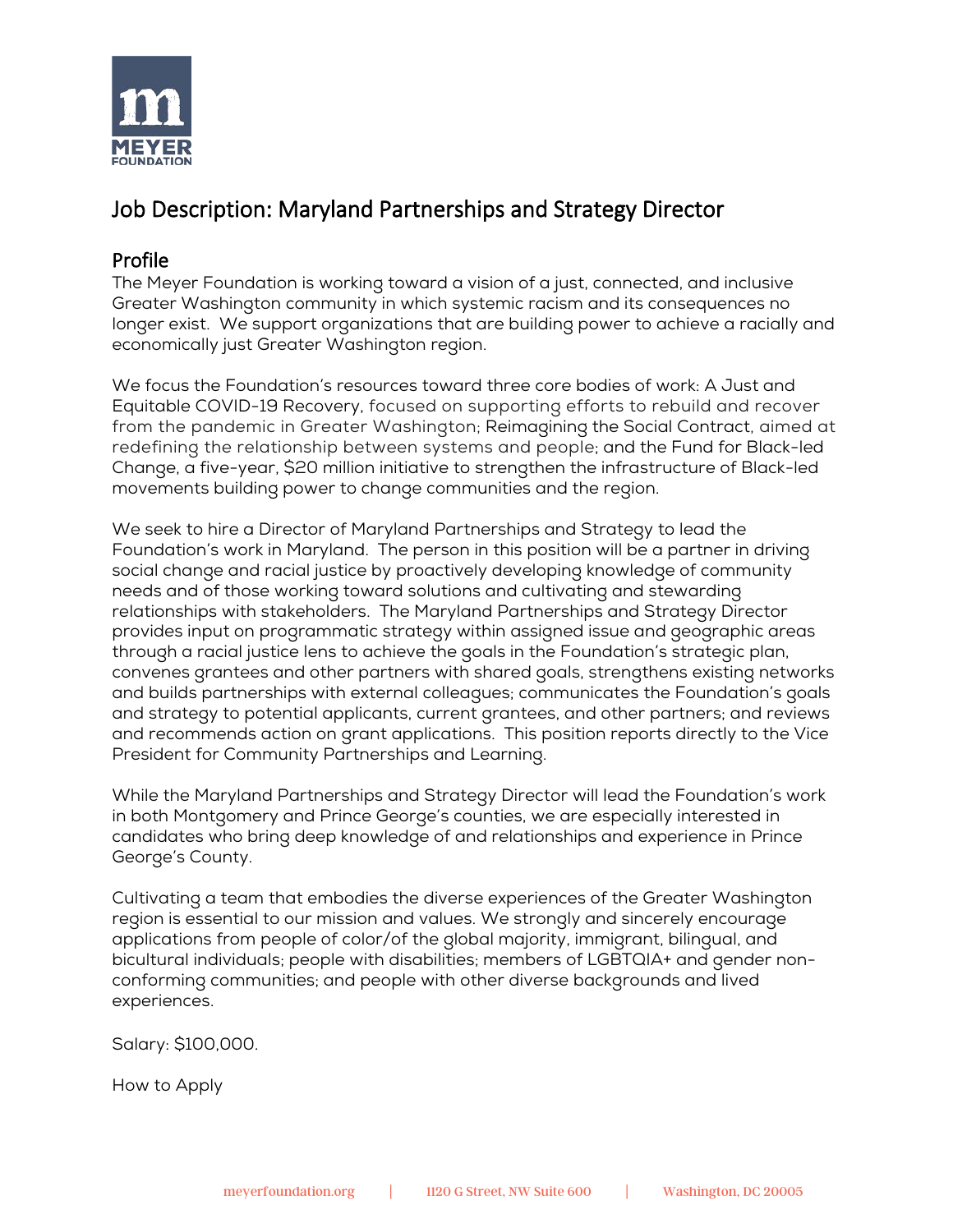

To apply for the Maryland Partnerships and Strategy Director position, submit your application [here](https://www.surveymonkey.com/r/SDKMKQ6) after reading the information below. To complete the application, you will need to upload your resume and provide brief responses to the following questions. Please do not include a cover letter.

- 1) What drew your interest to this position?
- 2) How would you describe your knowledge of Montgomery and Prince George's counties?
- 3) How would you describe the landscape of racial and economic justice work in Montgomery and Prince George's County?
- 4) How do you think philanthropy can better support organizations doing racial and economic justice work in Montgomery and Prince George's County?

# Responsibilities

## Program Leadership and Strategy

- Collaborate with the Vice President for Community Partnerships & Learning on the development and execution of strategies to build power and movements in Maryland, particularly in Prince George's County, and the Greater Washington region to achieve a racially and economically just community.
- Oversee the grantmaking and program portfolios for Maryland to advance strategies of movement building, systems change, narrative change, coalition building, and capacity building.
- Contribute to the design and implementation of technical assistance, leadership development, convening, and advocacy efforts in partnership with grantees and allied funders to support strengthening individual immigrant-focused organizations and the ecosystem of immigrant focused organizations as a whole.
- Effectively communicate and coordinate with all of Meyer's Community Partnerships & Strategy staff and colleagues in strategic communications, finance, operations, and grants management.

## Grantmaking

- Review and assess funding requests (including budgets and financial statements) from current and prospective grantee partners.
- Meet with current and prospective grantee partners to build relationships based on mutuality, respect, and common vision and goals for the future of the Greater Washington region.
- Be responsive and accessible to current and prospective grantees and other partners, effectively communicating the Foundation's goals, strategies, and funding priorities.
- Provide guidance to applicants and grantees to help them strengthen their organizations and programs.
- Receive, process, and apply feedback from grantee partners to improve the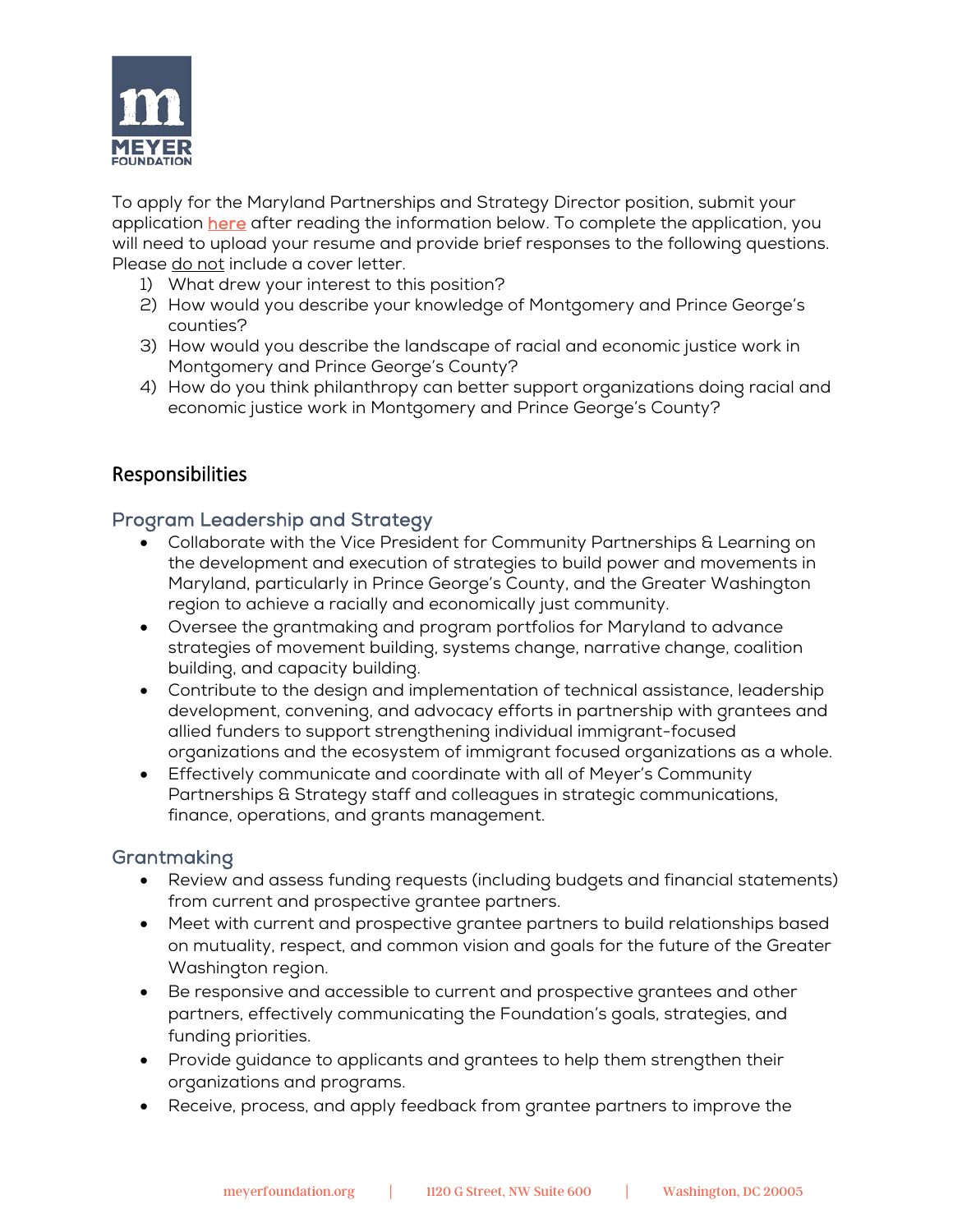

Foundation's processes and relationships in the community.

- Use the Foundation's grants management system to process, document, track, and make projections about grantmaking activities and relationships.
- Coordinate with the Vice President for Community Partnerships and Learning and the Executive Office on the preparation of Board materials.

## External Relationships

- Build relationships with potential partners across all sectors—including philanthropy, government, and business—that share the Foundation's goals.
- Represent the Foundation to a broad range of decision-makers and partners including grantees, community leaders, business leaders, government officials, affinity groups, and other collaborators in the region and across the country.
- Expand the Foundation's network and presence in Prince George's County.
- Educate the Greater Washington community about the Foundation's mission, values, programs, and goals, and build support for the Foundation's advocacy and policy priorities.
- Prepare strategy memos, briefs, reports, and presentations in a variety of formats to engage a broad range of constituents (e.g., board members, community leaders, grantees, allied funders).
- Participate in and work to strengthen and expand networks, collaborative approaches, and collective impact efforts that advance shared community goals.
- Seek opportunities for peer-to-peer learning and build partnerships with colleagues in other grantmaking organizations.
- Ambassador for the Foundation's work on racial equity and racial justice; engages with partners across all sectors on racial equity issues and maintains an understanding of the history of inequality in the DC region and its impact on communities of color, with a particular focus on Prince George's County.

## Build and Share Knowledge

- Actively participate in the Foundation's planning, strategy development, and learning processes.
- Develop knowledge and expertise within assigned areas including racial equity and share knowledge with the Community Partnerships and Strategy team and with external colleagues.
- Actively participate in the Foundation's processes to learn from and understand the progress of grantee partners and communicate that progress to the Board and the external world.
- Identify knowledge resources that should be shared with internal and external audiences.
- Contribute to the growth of the Foundation's thought leadership strategy through its various communications channels .
- Learn from the experience of other grantmakers, both in the Greater Washington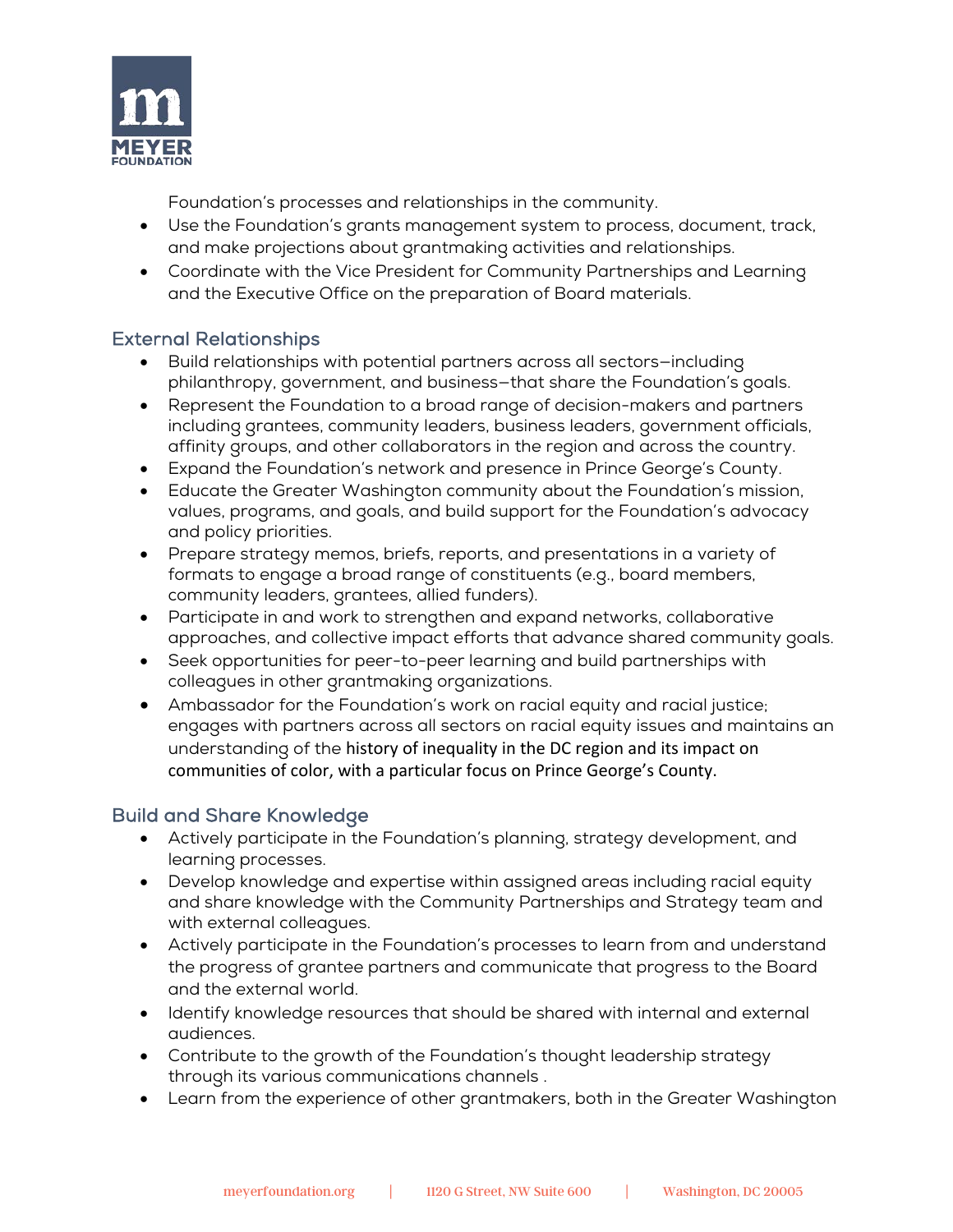

region and nationally, in developing successful strategies for social change.

# Preferred Experiences & Qualifications

- At least five years of leadership experience in the nonprofit sector, communitybased organizations, philanthropic sector and/or other similar sectors.
- Strong, established network in Maryland, especially in Prince George's County, and deep knowledge of the needs of Montgomery and Prince George's communities that are most impacted by structural inequities.
- Demonstrated commitment to and relationship with community organizing and/or advocacy efforts in the Greater Washington region.
- Deep and demonstrated commitment to equity and social justice, and strong alignment with Meyer Foundation's organizational values.
- Familiarity with the geographic, cultural, and racial diversity across the Greater Washington region
- Ability to authentically connect one's own personal lived and professional experiences with the Foundation's mission and vision.
- Reputation among peers as a sought advisor on topics of direct relevance to this role and the Foundation's various strategies.
- Experience with various equity, justice, and power-building strategies, including a demonstrated ability to connect with these issues on a personal and organizational level.

# Personal Characteristics and Values:

- Committed to the Foundation's mission, vision, values, and community agreements;
- Active and supportive participant in building and maintaining a collaborative and inclusive workplace culture;
- Proven ability to listen, discern challenges, and identify solutions;
- Partnership approach and ability to effectively work with different workstyles;
- An analytical thinker who can apply strategy using a thoughtful and inclusive approach;
- Open-minded and committed to honest and candid conversations and selfreflection about race, racial justice, and equity;
- Able to act with discretion and respect information shared by our partners in confidence;
- Drives their own personal development, committing to new challenges which build capacity for the organization; and
- Enthusiasm for organizational change and patience during any change processes as part of the Foundation's commitment to ongoing learning and adaptation**.**

# Maintains Commitment to Values and Meyer Foundation's Community Agreements: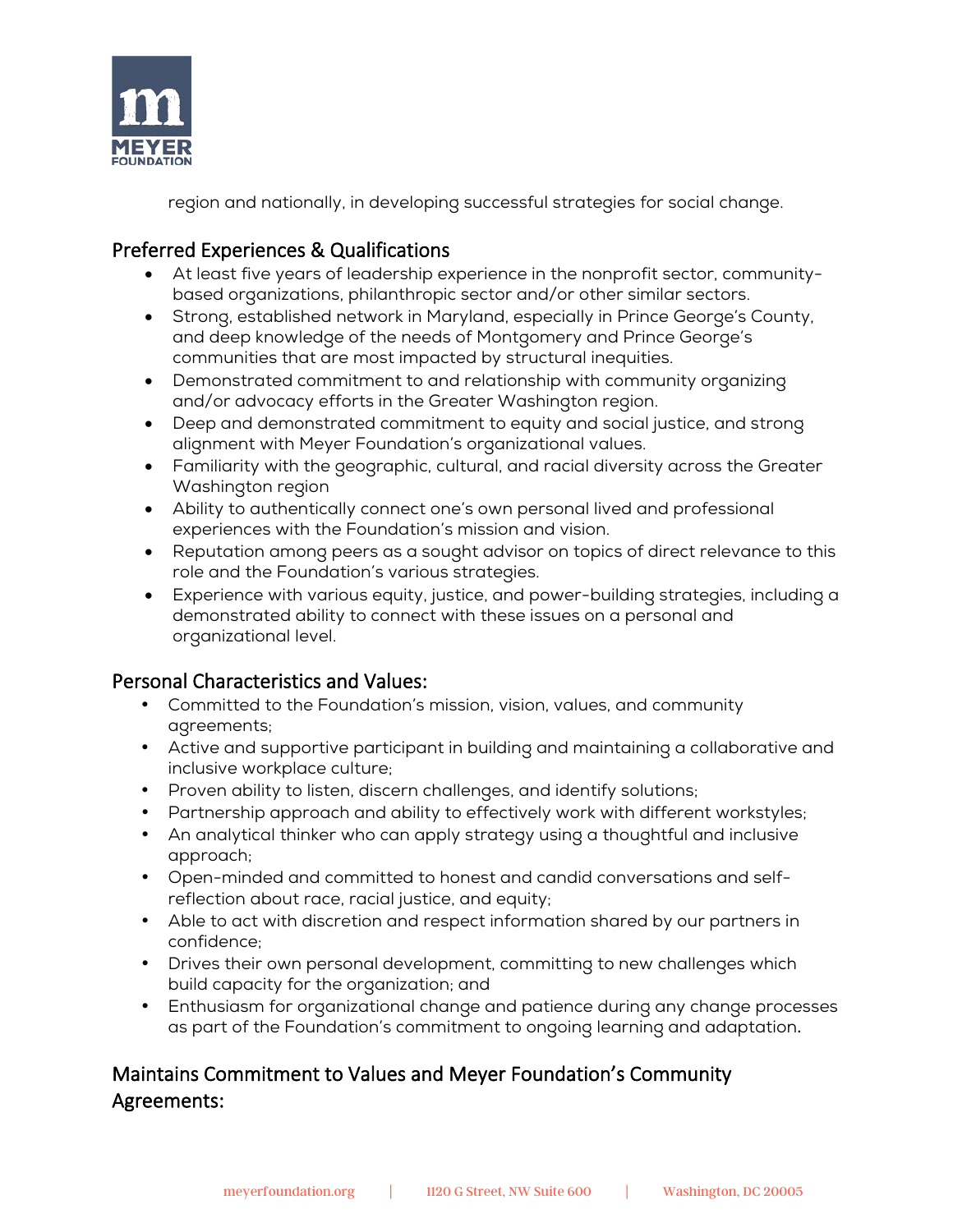

- Apply a racial justice lens: Raise issues of racial equity. Constantly seek to understand disparities and learn why they exist. Examine issues and create solutions through a systems framework.
- Assume positive intent: Proceed with trust and seek to understand one another. Challenge perspectives, not each other.
- Call people in: Avoid calling out instead, call in. When we call in, we respect where people are and invite them to continue learning.
- Create space for multiple truths and perspectives: Be diligent and patient with self and others. Be willing to step up and step back. Recognize and explore triggers.
- Disagreement can be generative: Understand we will not always agree and that it's okay. Healthy discussion can generate new ideas when we're willing to engage and hear differing perspectives.
- Honor different styles of communicating, learning, and processing: Understand that these happen in different ways for different people. Seek understanding if someone's style differs from yours.
- Name and check assumptions: Use "I" statements and allow "we" to speak. Respectfully call in your peers when an assumption has been shared.
- Recognize power dynamics: Be aware of the existence of power dynamics and how they can be used both positively and negatively, formally and informally. Acknowledge your own privilege and how you use it.
- Seek to expand your growth edge: Look for new opportunities to learn. Be open to perspectives that challenge your own.
- Surface elephants and patterns: Support each other in raising uncomfortable conversations. Hold each other in kindness and rigor, while seeking ways to move forward.
- Thoughtful risk-taking: Call on deep courage and be willing to take calculated risks without fear of failure or being wrong.

#### **About Meyer Foundation**

The Meyer Foundation pursues and invests in solutions that build an equitable Greater Washington community in which economically disadvantaged people thrive. We envision a just, connected, and inclusive Greater Washington community in which systemic racism and its consequences no longer exist.

#### **Meyer Foundation Values**

#### Racial Justice & Shared Humanity

We believe racial equity is a moral and justice imperative that benefits all humanity. We are committed to advancing racial equity in all our spheres of influence in the interest of building a just, connected, inclusive future in which everyone thrives.